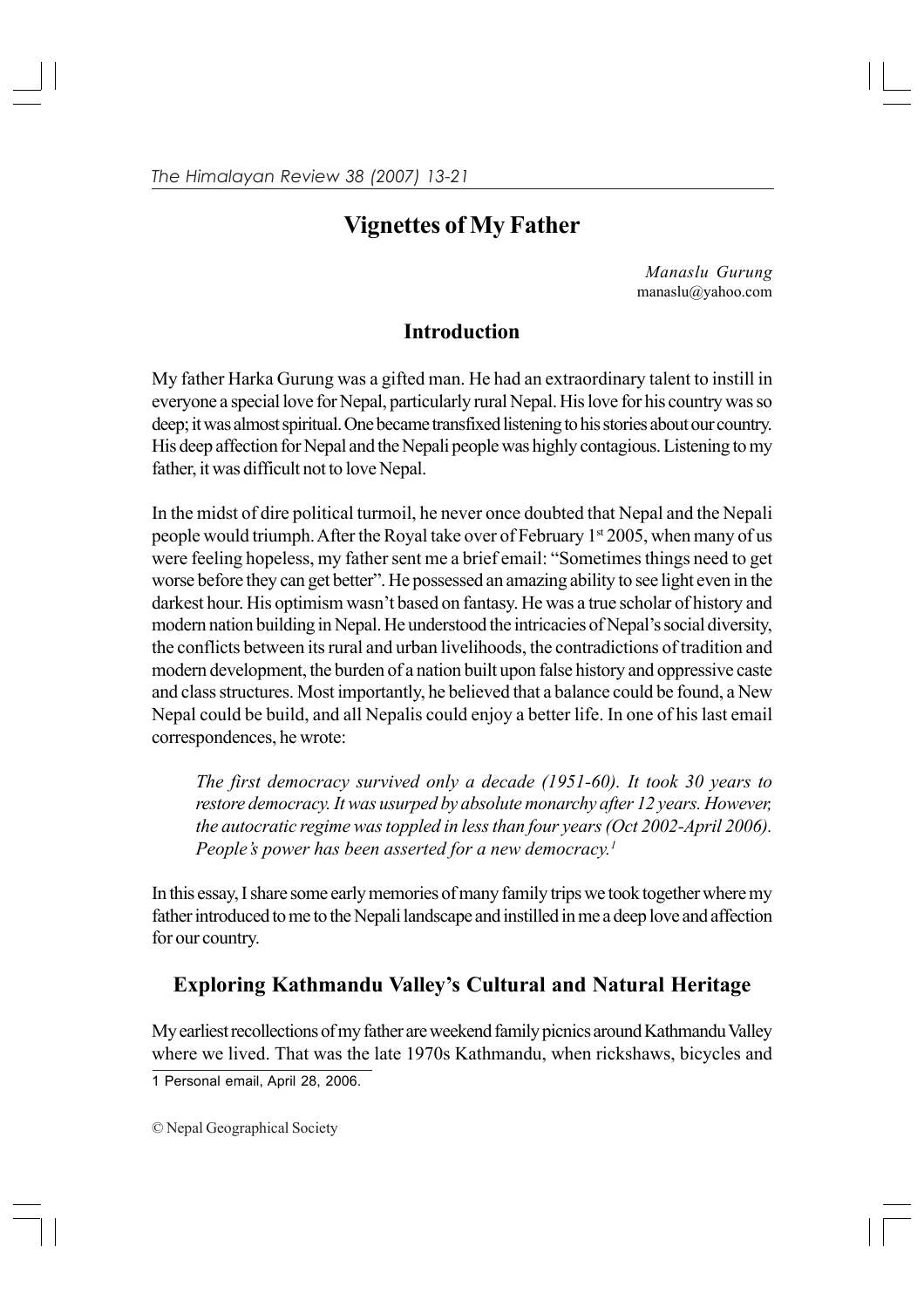pedestrians ruled the roads of Kathmandu; Ring Road was that "far away, empty highway to be avoided at night". My parents, my three siblings and I, a caretaker and a driver would all somehow fit into our tiny Toyota. Off we would go for our ritual Saturday picnic. Sometimes, family friends and distant relatives joined us, turning this family affair into a grand feast.

I remember my father in his checkered English tweed shirts, dark sunglasses, smoking a pipe and carrying his trusty Pentax SLR camera loaded with slide film. Later, on someone's birthday party these slides became the main source of entertainment for our gatherings. We all loved my father's slide shows.

On one such Saturday outing, we visited Swayambunath temple. My father was not a religious man but he had deep admiration for the Buddhist monks and their simple life style. He actually sometimes fantasized about giving up everything, returning to his home village and becoming a monk.

After visiting the temple that day, we decided to picnic on the northern edge of Swayambunath that bordered Ring Road. We picnicked under a big tree literally right next to Ring Road. I have a vivid memory of that big tree with father taking a picture of me in my big blue hat. Nearly three decades later, I would get married under the same tree, my father taking pictures with the very same Pentax camera. The only difference being that the peaceful tranquility of our Ring Road picnic spot was overtaken by a major bus stop, a busy market, and a 30 foot high statue of Buddha.

Our family picnics were occasions to celebrate my mother's cooking, explore the natural beauty of Kathmandu Valley, and really spend time with my father. He always had a very busy schedule. These picnics introduced me to enchanting places like Kakani Dada, Bajra Barahi Temple, Bhaktapur's Salla Ghari, Budhanilkantha, Sankhu, Changunarayan Temple, Nagarkot, Godhavari, Phulchoki, Surya Binayak, Dolalghat, Banepa, Dhulikhel, Sangha, Palanchok Bhagbhati, Tato Pani, Nagarjun, Balaju, Chobar, Pharping, Dakshinkali and Raniban.

Reflecting back, I realize that these picnic spots were parts of the cultural and natural heritage of the greater Kathmandu Valley. Perhaps my father had made a conscious decision to take his family to these special sites.

### **Escaping Kathmandu Winters**

"We are going to escape the Kathmandu winter", father would say. He would usually arrange a land rover from one of his many generous friends for our winter trips. Our entire family, except for father, was a victim of carsickness. Therefore, a car journey to Pokhara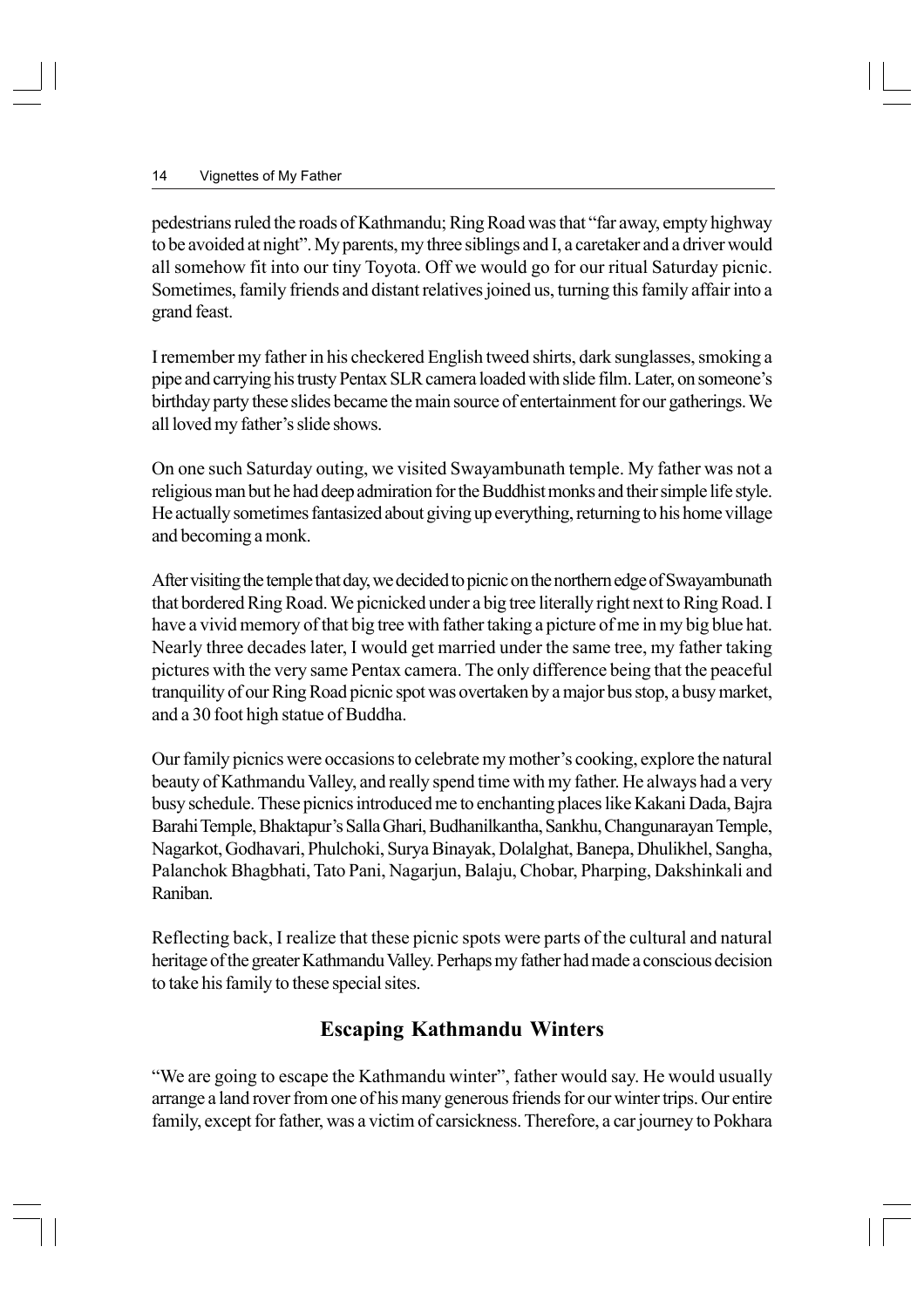and Chitwan was always torturous for us. We stopped the car many, many times to step out and throw up (vomit).

There are a few stops along the Prithvi Highway I always associate with my father. As soon as we pass the Thankot Dada's check point, where a wide new valley opens up with a majestic view of the mountains, my father always stopped the car, took out his famous camera and, before taking a picture, he would tell us the names of each of the mountains before us, starting with the one on the left and moving right across the horizon. Our family albums have many pictures of that particular Himalayan panorama. Next stop would be Naubise. There we would refresh ourselves with hot cups of tea and depending on the season munch on sugar cane. We occasionally stopped at Malekhu for fried fish; my father loved fried fish.

While we tried to sleep in the car to relieve ourselves from carsickness, my father would continue to scan the landscape, identifying each and every hill, mountain, creek, river and even small villages for us. He pointed out the foot trails that existed long before the highway arrived— the same foot trails he had walked a whole week as a nine-year-old boy, traveling from his home village, Taranche, to Kathmandu. (Gurung, 1980). I probably would have remembered more, had I not been so knocked out from carsickness.

An encouraging parent, my father's favorite line during those road trips was, "we are almost there". The favorite stop for us kids was Mugling. At Naulo Hotel in Mugling, we looked forward to the tasty meal of a Thakali *Bhatti*.<sup>2</sup> We never stopped our patronage of this small hotel even after fancier hotels and restaurants opened there. My mouth still waters at the thought of *kalo daal*<sup>3</sup> and local *kukhura ko masu*<sup>4</sup> from Naulo Hotel.

### **Pokhara**

Pokhara was my father's first love. In the early 1960s, as a young graduate student, he spent months traveling on foot, conducting a detailed survey of the entire Pokhara Valley — this included its physical, human and economic geography. The result of those studies was submitted as his thesis in 1965 in University of Edinburgh, Scotland and published later in 2002 by Nepal Geographical Society, Kathmandu, as a book (Gurung, 2002).

In Pokhara we always stayed with Mr. Haridhoj Tulachan. One of my father's best friends, almost like a brother, he was owner of the Dragon Hotel. To us, he remains our "Dragon Hotel Uncle"

<sup>2</sup> Family-run small restaurants found along roadsides and walking trails.

<sup>3</sup> Black lentil soup, a specialty of the Thakali people.

<sup>4</sup> Chicken curry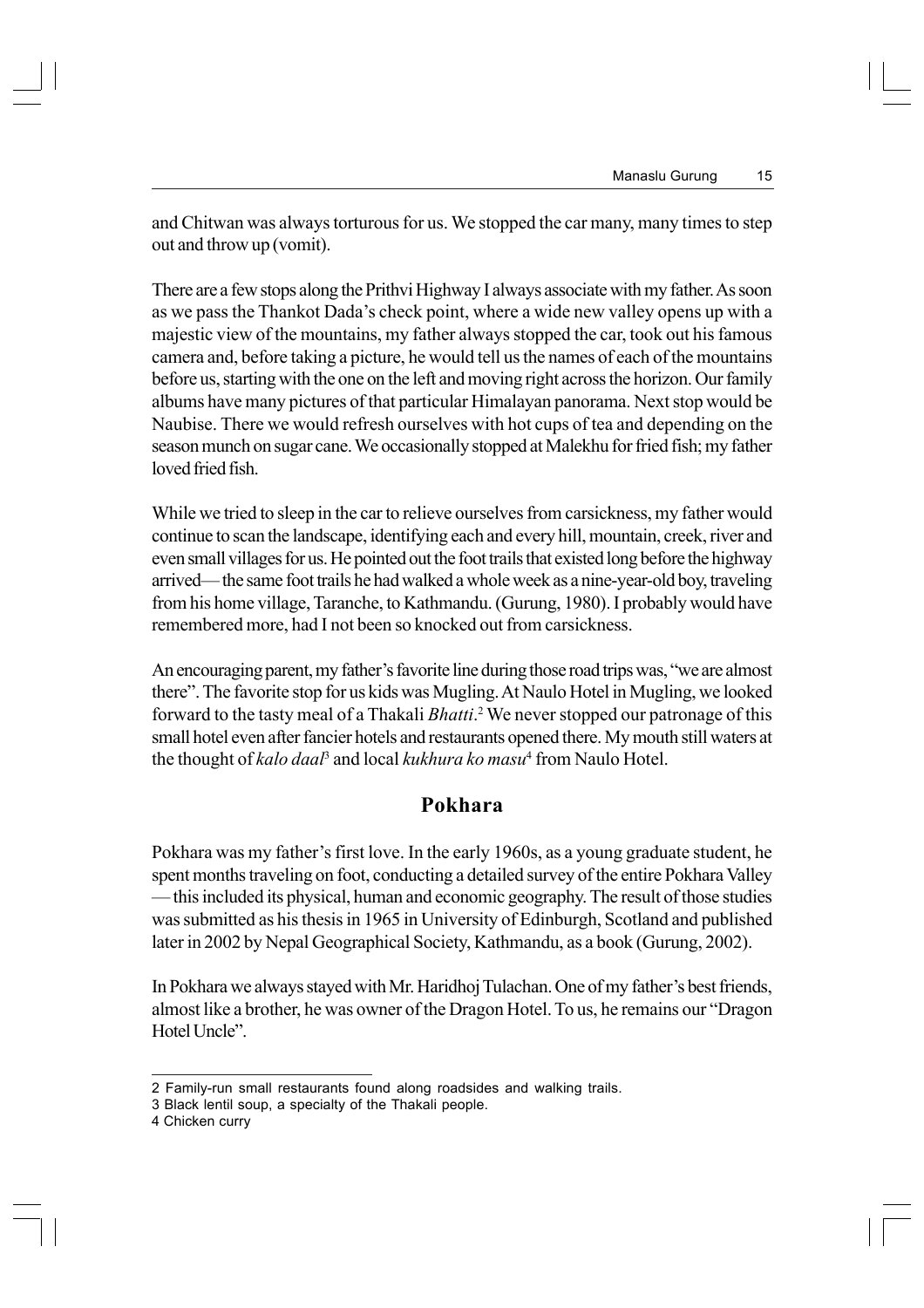In my father's mind Pokhara was the perfect place where the tropics meet the high mountains. He never failed to point out tropical plants like banana and papaya trees, the backdrop of Annapurna I, III, II, IV (in order from left to right) and the magnificent reflection of the Machhapuchhre on Phewa Taal. Sometimes, my father took my brothers duck hunting around Rupa Taal and Begnas Taal. Perhaps my gender was partly responsible for my exclusion from those hunting expeditions. My father believed that there were no place quite like Pokhara. As his daughter, I would get the opportunity to visit and explore Pokhara every winter of my childhood.

#### **Chitwan**

Our next winter destination was Chitwan. We had many relatives in Chitwan since they were part of the hill-to-terai migration of the 1960s. We visited my mother's brother's farm in Gaurigunj just outside the Chitwan National Park. Sometimes we also went to my father's brother's fish farm in Bhimnagar. One uncle was settled in Kawasoti, Nawalparasi just across the Narayani River; but there was no bridge then. I remember crossing the river on a ferry that actually carried our car across with us. That was always an exciting part of our trips to Kawasoti.

Winter trips to these family farms became my most intimate childhood experiences of living in rural Nepal. We loved all the fruits and vegetables that grew so abundantly in the farm. My younger brother, Bikas, now an avid fisherman was in heaven in my uncle's fish farm. I loved watching the farm animals at morning feeding time and collecting warm chicken eggs from the chicken coop in the late afternoons. Hunting for little birds with a homemade slingshot was a favorite past time of Sagarmatha, my older brother.

After visiting the farms, we spent a few days in one of the many lodges inside Chitwan National Park. A favorite pastime of my father was riding on the Rapti River in a dug-out canoe. He always took along his "Birds of Nepal" book (Fleming and Bangdel, 2000); we borrowed binoculars from the lodge. My brothers and sister and I then had a competition as to who could sight the most birds. With a expansive list of Siberian ducks, darters, swifts, swallows, sparrows, peacocks, bulbuls, white-breasted kingfishers, cormorants, fishing eagles, fish owls, hawks, weavers, hornbills, orioles, mynas, herons, sandpipers and woodpeckers, Bikas always came out the champion of bird watching. Elephant rides and fishing were also part of our Chitwan trips. There are too many wonderful childhood memories to recount here but thanks to my father, we have many of these moments captured in his slides.

## **Traveling East to West**

In the mid 1980s, when it became possible and fashionable to travel to Bangkok, Hongkong and Singapore for the urban Kathmandu elites, it was only natural for me to dream about flying to Hong Kong or Singapore. However, my parents would not even consider taking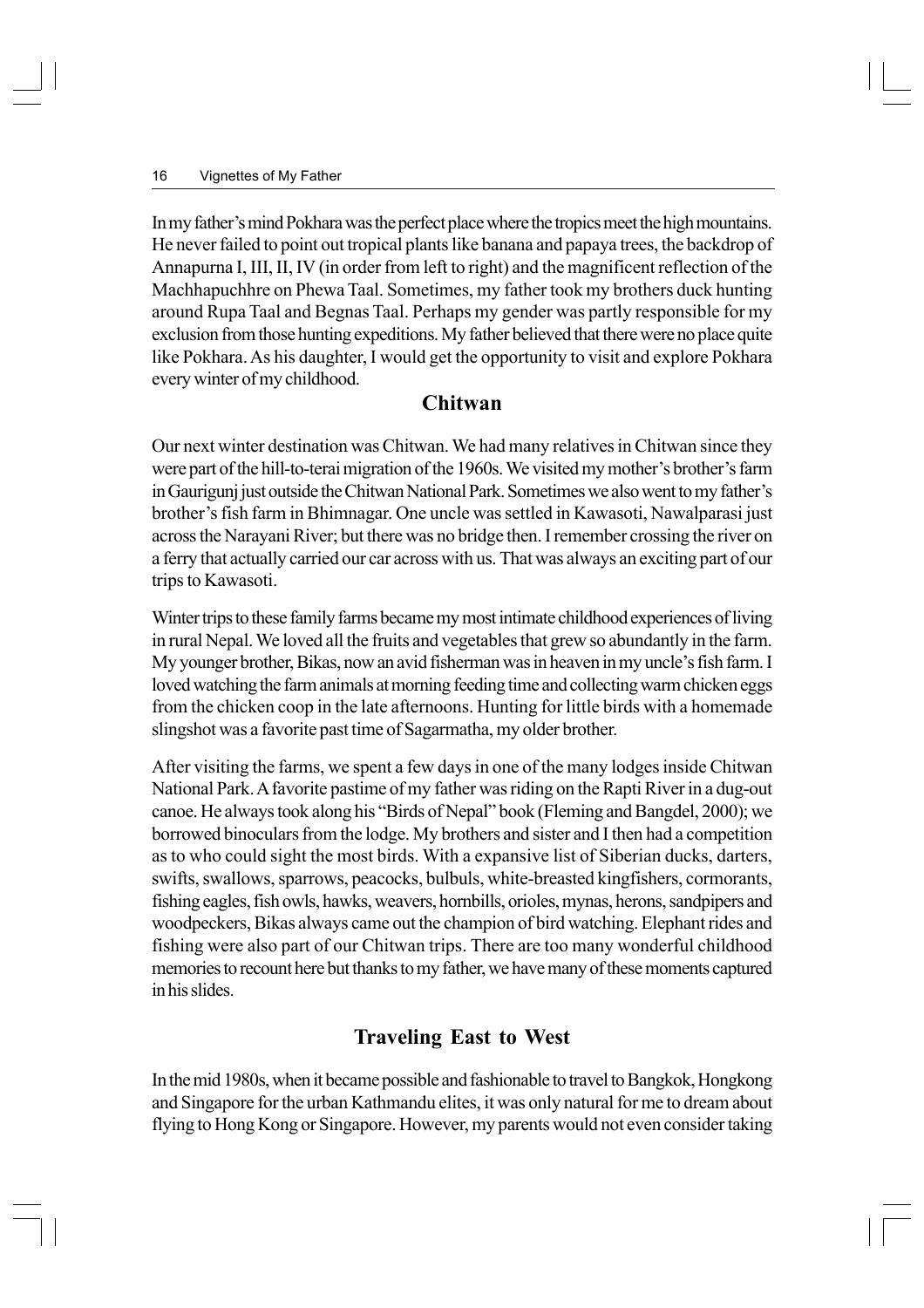us to India. My dreams of seeing the world had to be satisfied with road trips across Nepal, from East to West. In 1986, we traveled to far Eastern Nepal all the way to Kakarbhitta. Three years later we traveled to West Nepal, all the way to the Karnali River. For reasons I do not know, my mother and I stayed in Bardiya Wildlife Reserve with my uncle while my father and my brothers took a ferry across the Karnali River and traveled from there all the way to Mahendra Nagar. They had a real adventure, getting lost and hitting a wild boar on the highway! Upon their return, we relaxed for a few days in Bardiya Wildlife Reserve. That is where I saw my first and only wild Asiatic elephant.

What I most remember about those two road trips are the continuous never-ending driving. Luckily the straight roads didn't make us carsick. We stopped at major cities such as Hetauda, Biratnagar, Janakpur in the East and in Butwal, Kapilbastu, and Nepalgunj in the West. Some of these industrial towns we had visited when my father was the Minister of Industry and Commerce.<sup>5</sup> But I was too young then to recall much. Except I have faint recollections of visiting a sugar factory which emitted a horrible stench, and a cigarette factory where my siblings and I stole discarded cigarettes for our chain smoking driver *dai*. 6

### **Going Home to Lamjung**

It was in 1983 that I accompanied my father to his village for the first time. My older sister and my older brother were with us. Bikas was too young to travel and he stayed in Kathmandu with my mother. In 1983, my father's village was a three day's walk from the nearest motor road. So this was to be my first long trekking trip. Father knew that the journey would not be an easy one for a sixth-grader. So he had a plan.

Instead of venturing straight to the village, we took two short detours. First we went to Manakamana Temple. The easy 10 minute cable car ride did not exist then.<sup>7</sup> We had to climb straight uphill from Abu Khaireni; it took over four hours to reach the summit at 1,314 meters. I did well, for the most part, although, I remember being carried part of the way. When we reached the temple, the first thing my father pointed out to us was Mt. Manaslu (8125 m) and Mt. Himalchuli (6336 m) at a distance. He told us that pretty soon we would be very close to both the mountains.

My father named my sister "Himalchuli" and me "Manaslu" after these two mountains, the peaks closest to his home in Lamjung. He also named my older brother Sagarmatha, after

<sup>5</sup> Harka Gurung served as a Minister of State for Education, Industry and Commerce, Transport and Public Works and the first Minister of State for Tourism from 1975-1978.

<sup>6</sup> *Dai* in Nepali means elder brother.

<sup>7</sup> Manakamana Cable Car opened in 1988 making the Temple accessible to more people; however, the small teashops and lodges in Abu Khaireni and along the foot trails have lost significant business.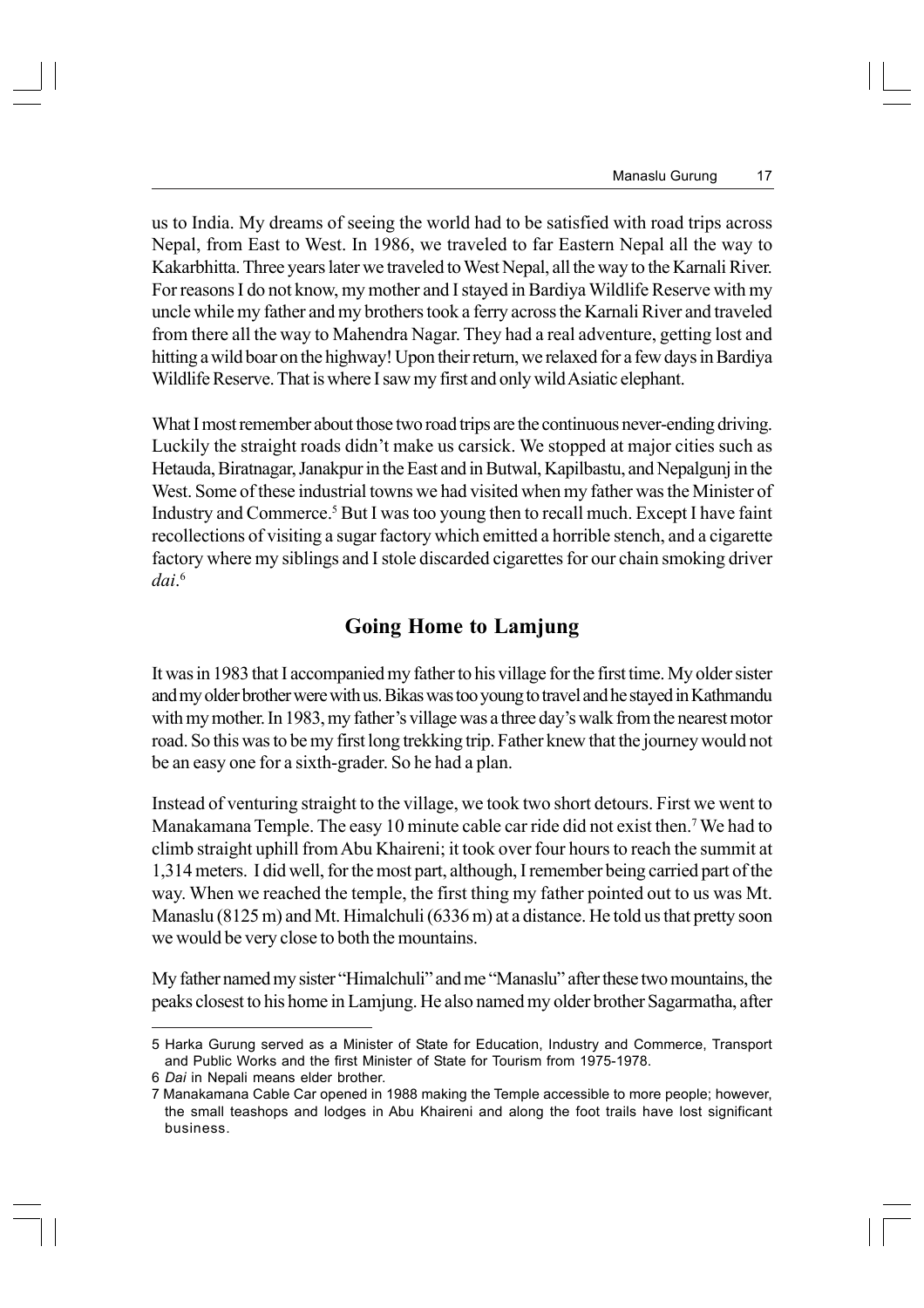Mt. Everest (8848 m)<sup>8</sup>. People always wondered why my younger brother Bikas wasn't named after a mountain. Whenever questioned, my father would laugh and say, "Well, Bikas means development in Nepali, and in Nepal, development is the most challenging mountain to climb!" My father, a true man of the mountain did not know then that someday a mountain will be named after him.<sup>9</sup>

After Manakamana, our next stop was Gorkha. I don't know why but my father didn't accompany us to the Gorkha Durbar. Instead he sent a guide with us to climb the 250 meter hill. I was disappointed when we got to the top that we were not allowed to enter the Gorkha Durbar. We were only allowed to peek though a window into a dark room that consisted of a single chair. But we visited the famous temple of Gorkhaknath inside what appeared to be a cave.

After our successful ascent of Manakamana and Gorkha Durbar, we were finally on our way to my father's village. The climb itself was not as steep as our trek up Manakamana or Gorkha Durbar. What I remember most is the numerous rivers we crossed, many times traversing the same meandering river. My brother and I tried to catch tiny fish with a handkerchief and we spent long hours eating our snack on the banks of murmuring brooks. At the end of first day, when we arrived at a local lodge, our legs were swollen. My father massaged our legs with iodex and we all slept well.

On the second day, we saw an old lady being carried in a *doko*10 on a porter's back. That old lady turned out to be my very own grandmother! She had decided, it seems, to migrate for the winter to warmer Chitwan. So much for visiting my grandmother in the village! I don't remember how much time we spent on the trail with her, but she continued her journey towards Chitwan while we continued climbing towards her home in Taranche, Lamjung.

My first trip to my father's home was filled with mixed experiences of shock, fun, dismay, challenges and learning. For the first time, I had to go out in the fields early in the morning for my bathroom; the only shower was right in the river; there was no electricity; we had to fight the flea and bed bugs every night; and for the first time I was served rice that was not white. An old lady, probably one of my father's relatives, offered me a cigarette to smoke when she saw I couldn't eat that rice. Another new experience for me: every morning, alcohol made from millet was offered to my father for breakfast.

Things were very different here in Taranche. I met many of our cousins and relatives who had never left their village. Although we had never seen each other before, we were no

<sup>8</sup> Sagarmatha is the Nepali name for Mt. Everest.

<sup>9</sup> On March 5<sup>th</sup>, 2007 Nepal government passed a decision that Peak 29 (7871m) of Manaslu Himal, also known as Ngadi Chuli in Lamjung district will be renamed Dr. Harka Gurung peak.

<sup>10</sup> Big weaved basket used for carrying heavy loads on the back with a help of a strap over the forehead.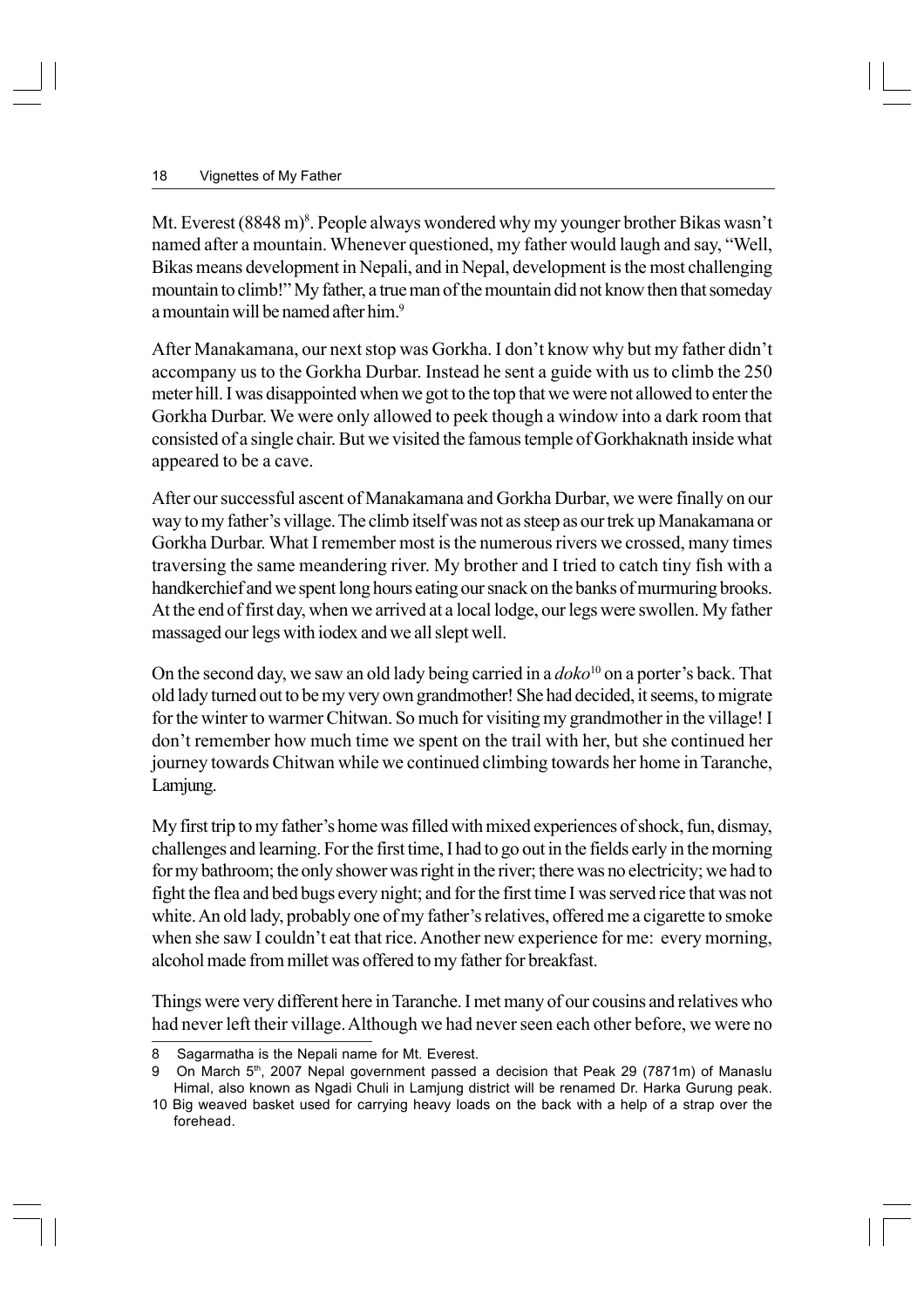strangers, since they knew a lot about us from our father. I wished I could say the same about them.

We had a great time in the village visiting all my father's relatives. We made many new friends. We visited the village school and neighboring villages. We tried to catch fish and frogs in the nearby river. We celebrated *Loshar*11 there with a buffalo sacrifice. We watched a bamboo bridge being built (a seasonal structure) over the thunderous Marshyandi River. It was quite an amazing endeavor. In the summer, we were told, this bridge would be swept away by the monsoon floods, then would be rebuilt the following winter.

In 1987, I accompanied my father to the village again, this time with Bikas who had missed the first trip. My memories of these two visits are meshed together and I cannot remember anything distinct about the latter trip, except that we had to walk for only one day.

### **Leaving Home, Leaving Nepal**

The late 1980s marked the beginning of an end of family picnics and travel adventures. We all began to leave home for higher education. Himalchuli ended up in the Philippines; Sagarmatha went to Japan; I was in South India and from there came to the United States; Bikas followed me to the US soon after. My parents also left Nepal for a time, migrating to Kuala Lumpur in 1992. But we gathered in Kuala Lumpur during the summers of 1992 – 1997 where we tried to revive our weekend family picnics. But we all missed Nepal, my father more than anyone else.

The five years my father spent in Malaysia was perhaps one of the most difficult times in his life. He was traveling across the globe between different time zones so frequently that day and night stopped having meaning to him. He stayed up all night reading, writing, working. His health suffered and he was hospitalized a few times. It was during this time while he was heading the international organization, Asian and Pacific Development Center (APDC) in Kuala Lumpur and globe trotting most of his time, that he completed a new book, Faces of Nepal (Gurung, 1996). This is just one testament about where my father's heart really was. Whenever he was not working, our home in Kuala Lumpur would hum with Nepali folk music day and night.

Just before father's term in Malaysia ended, my grandmother passed away in Kathmandu. Father was deeply hurt that he could not be with his mother in her final moments. Moreover, Kuala Lumpur was no Kathmandu. He missed his friends, his colleagues, his work, and Kathmandu social life. In short, my father missed Nepal.

<sup>11</sup> Gurung New Year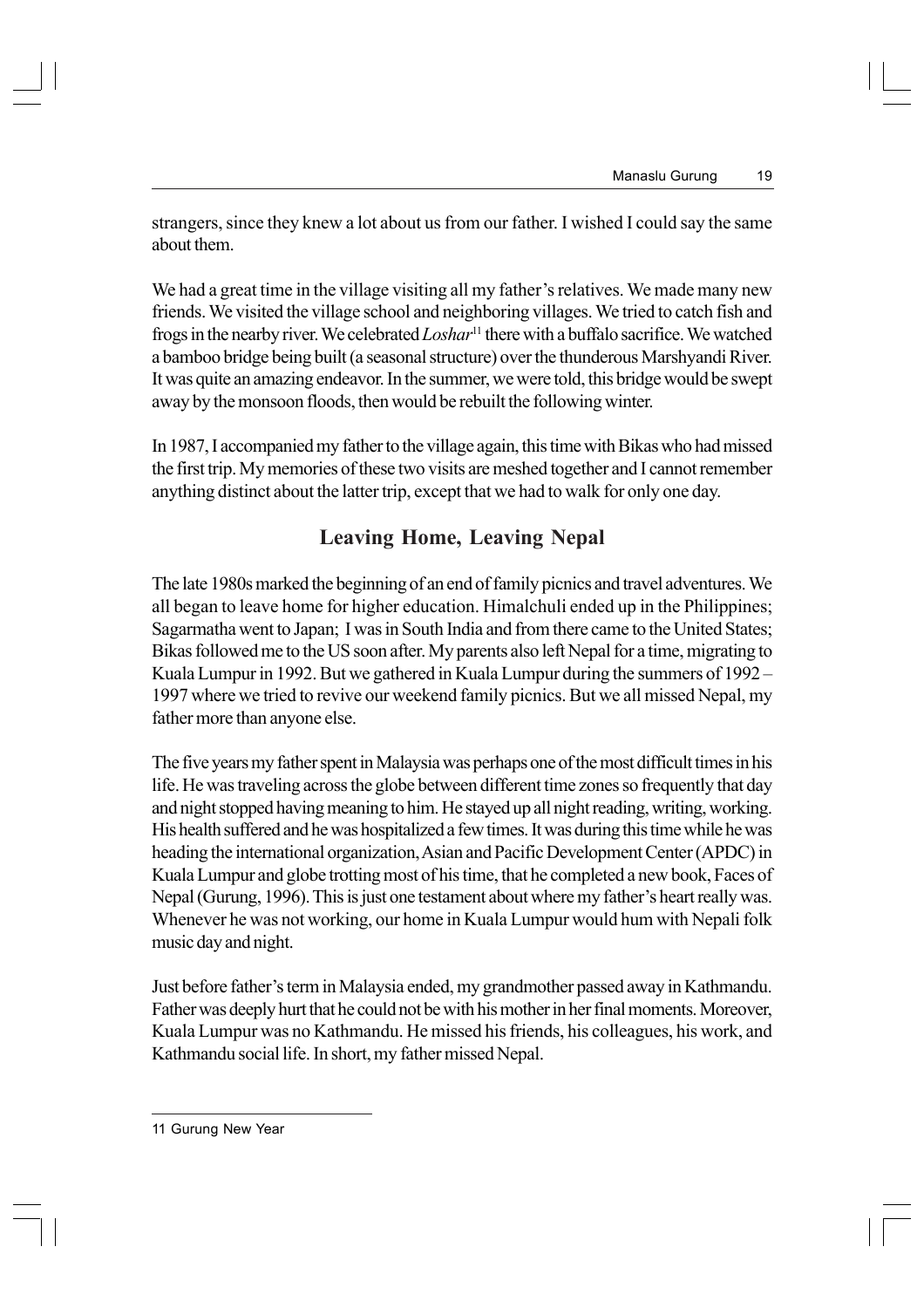### **The Last Decade**

Upon father's return to his homeland in 1997, he leapt back into the Nepali public life almost with a vengeance, perhaps to make up for the lost five years he's been away in Malaysia. He became active in all spheres of Nepali life, joining groups from the grassroots levels all the way to the top. He began to write vigorously and he started publishing books at such speed that he hardly had time to inform his own family about his new publications. I myself stumbled upon a few of his new books by accident. He was writing so fast, and I myself was very busy in graduate school. Some of his new books would sit in my library for a long time before I could open them.

My father became so engrossed in this work that family life took a back seat. My siblings and I were all adults by now, each of us pursuing our own individual dreams. We felt we didn't need him as much as we did when we were little. I stayed connected with him not as his daughter but as a student of geography. His writings on Nepal dominated my library and they helped me to stay focused on my homeland. For my master's field research, I chose my mother's maternal home village, Ghandruk. I received my father's precious endorsement for my work when he recommended publishing my master's thesis (Gurung, 2004).

The last couple of years, except for our final trip together to Lamjung in January 2006, my interactions with my father were limited to brief phone conversations and briefer email exchanges. He was a man of few words, but was always very direct and to the point when we spoke or wrote. This suited my busy life in the United States. In retrospect, I wish we had spent more time together.

### **Our Final Trip Together**

My third trip to my father's village was in January of 2006. It would also be my last trip with him. But it was a momentous journey. We celebrated *Loshar* in the farm fields behind my grandparents' house until the wee hours of the morning with much drinking and dancing. The main occasion for that trip was the  $50<sup>th</sup>$  anniversary of the founding of the village high school. This village school was built on land donated by my grandparents. Since my grandparents' death, my father and his brothers continued to support the school so the family has become sort of patrons of the school.

My father's presence at this celebration attracted hundreds of people from neighboring villages. Many had walked for hours to attend the program and to meet him. On the day of the celebration, we were met by a team of traditional musicians who displayed their talents without any reservation. Then the entire village marched with us all the way to the school. We were offered flowers and garlands all along the route and everyone welcomed us warmly. This was my first true experience of being a celebrity's child.